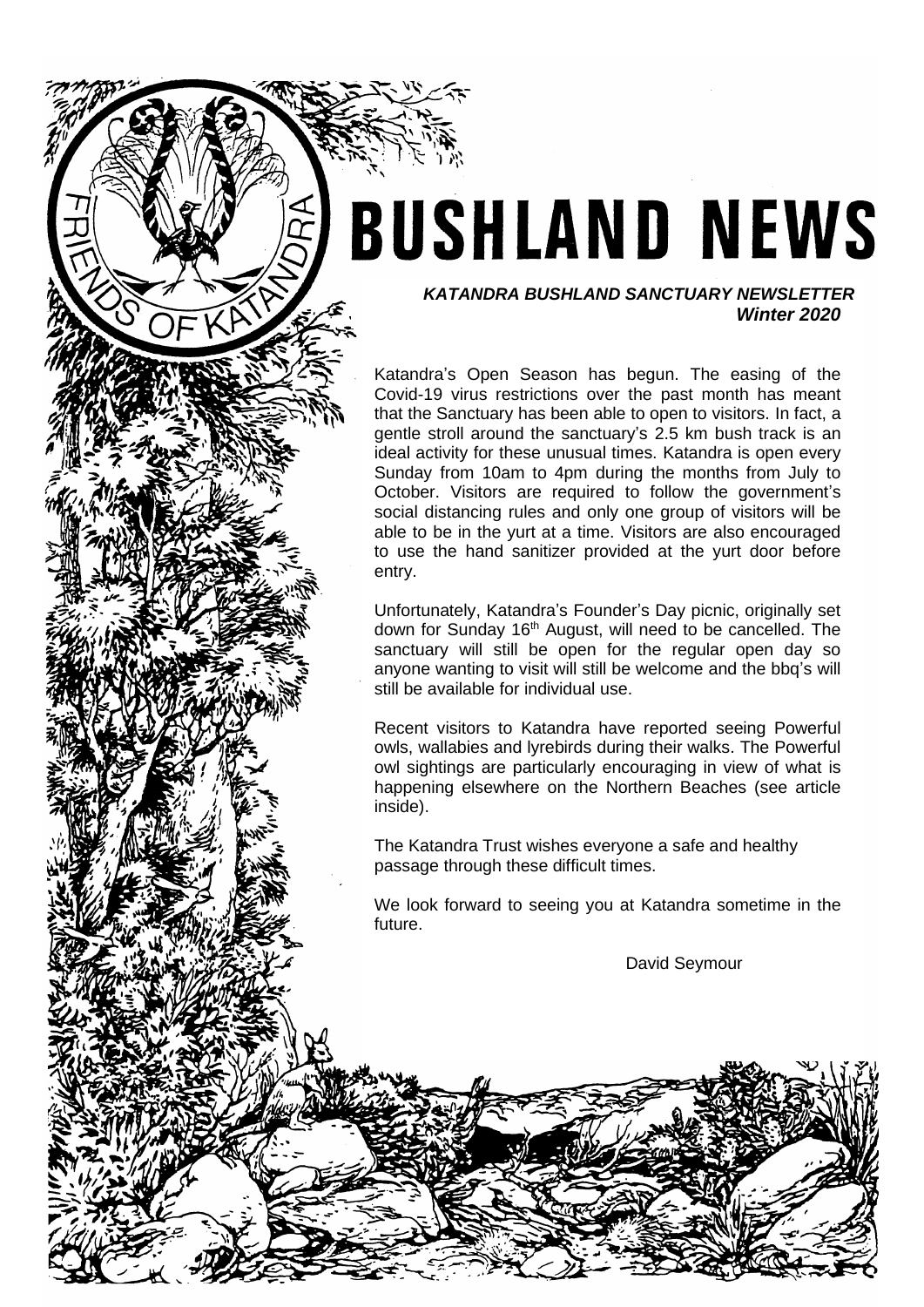

This Powerful owl has recently been seen on numerous occasions in Katandra, even giving us a good look at his / her eyelids. (see "The eyes have it!" below). This sighting is encouraging considering the recent report in the Pittwater Online News about a Powerful owl nest being abandoned due to poor land management *(PON 5-18 July 2020 – Pittwater Powerful Owl Nesting Site Razed: Chicks No Longer Present)*. This report states that there are 30 registered with Council Powerful owl nesting sites on the Northern Beaches and that this season the Powerful Owl Project has already recorded three Powerful owl families having moved away from nest trees.

We have been unaware of any Powerful owl nests within Katandra in recent years, maybe a family has found a new home.

# **The eyes have it!**

Owl eyes are huge. The eyes of some smaller species can account for up to 3% of their entire body weight. (Eyes account for about 0.03% of a human's body weight.)

Most birds have two eyelids, an outer one for







sleeping and an inner eyelid for cleaning the eye. Owls have three eyelids. A lower one for sleeping, an inner one for cleaning and an upper eyelid just for blinking (as seen in the pictures below).

The eyes of an owl are not true "eyeballs", they are more tube shaped. This shape means that the eyes are completely immobile and cannot move or roll relative to the skull. They are held rigidly in place by "sclerotic rings", rings of bone in the skull acting as eye-sockets.

This inability to move their eyes is compensated for by the owl's ability to rotate their necks 270 degrees. Their very flexible necks have 14 cervical vertebrae and allows them to see more than a full circle of vision without moving their



*The shape of an owl eye (left and centre) compared to that of a spherical human eye*

shoulders. A blood-pooling system collects blood to power their brains and eyes when neck movement cuts off circulation. This neck movement also compensates for the owls rather narrow field of vision. Many birds with eyes on the side of their head such as parrots and pigeons have primarily monocular vision (each eye focused on different objects), but they have a field of view of about 300 degrees and so can see things almost behind them.

Because the eyes in an owl are forward-facing, they have binocular vision similar to humans, meaning they can see an object with both eyes at the same time. This gives owls a great ability to judge height, weight and distance. However, while humans have a 180-degree field of view with about 140 degrees of it being binocular, owls only have a 110 degree field of view with about 70 degrees of binocular vision.



*Approximate relative field of monocular and binocular vision of parrots, humans and owls.*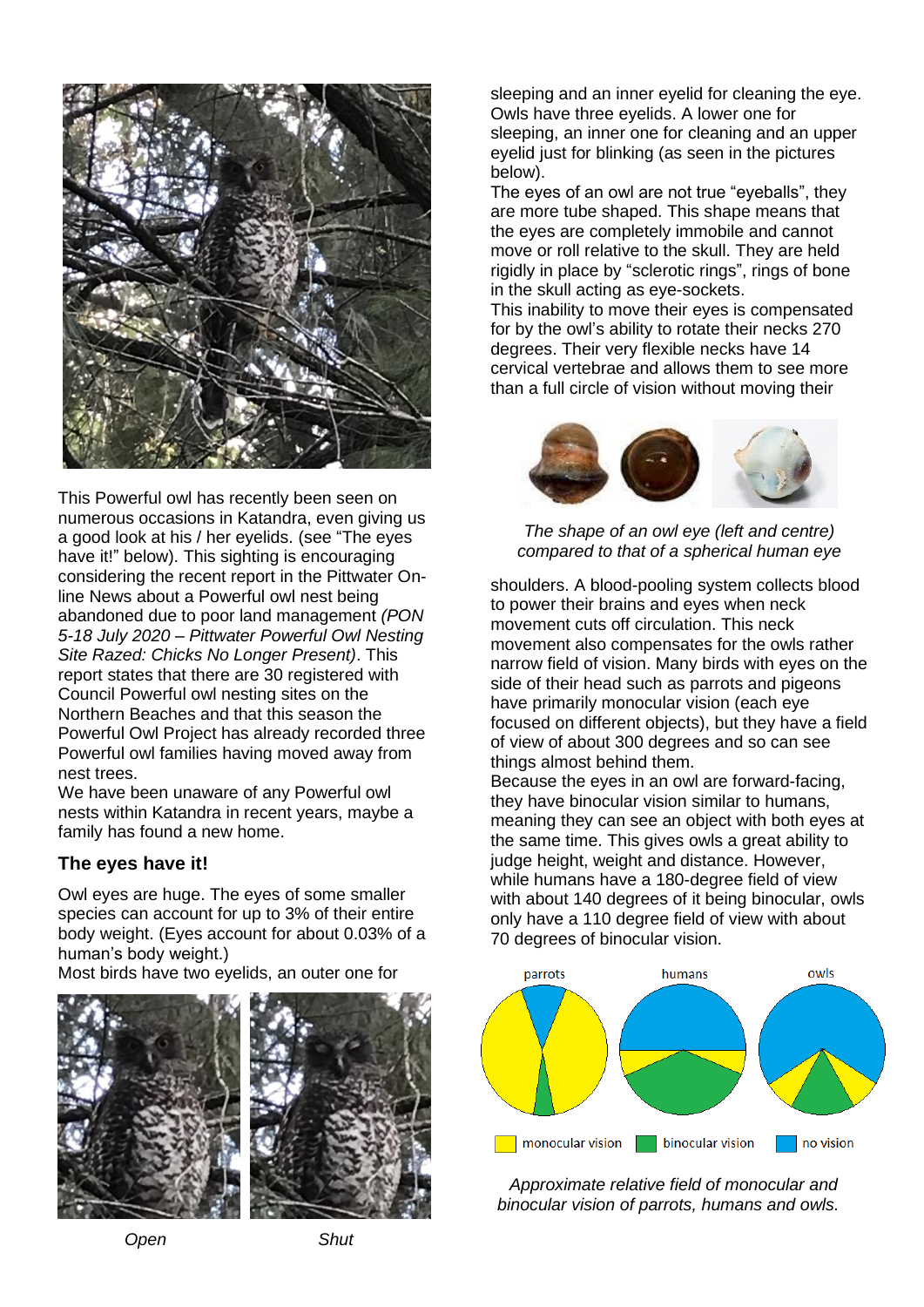Lack of eye movement contributes to the fact that owls are quite far-sighted (they cannot focus well on objects close-up). Small hair-like feathers on the owl's beaks and feet, called filoplumes, help them feel out their caught prey to help cope with this far-sightedness.

The retina is the light sensitive layer at the back of the eye containing the light detecting vision cells called cones and rods. Cones function best in bright light and are responsible for colour vision. Rods are much more sensitive and function best in dim lights.

While hawks, eagles and falcons have exceptional daytime vision, they cannot see as well at night. Owls large eyes with a wide opening iris and large number of densely packed rods (above five times per square millimetre more than human eyes) allows them to see exceptionally well at night.

Owls can see quite well in the daytime, although they don't see colours well. Their pupils don't get as small as ours in bright light, so to block out the extra light, they often close their eyes half-way or more. They may look sleepy or even half asleep when really they are wide awake and alert. Birds and primates (including humans) have a special area in the retina called the fovea where these vision cells are especially concentrated. In hawks and owls, the fovea is on the upper part of the retina, so things below the owl appear exceptionally clear. This helps them hunt on the ground. When owls close their eyes half-way, they block out the sky and some of the sunlight, but can still see the ground below perfectly well.



*The structure of a human eye showing the fovea almost directly in the middle of the retina behind the lens*

Owls and other animals with excellent night vision have a reflective surface behind the retina known as the *tapetum lucidum (humans don't).* This thin layer allows light to reflect back through the animal's eye after it's already passed through the retina, giving the animal two chances to collect an adequate amount of light. This reflection is directly back along the light path serving to match

the original and reflected light, thus maintaining the sharpness and contrast of the image on the retina.

When light shines into the eye of an animal having a tapetum lucidum, the [pupil](https://en.wikipedia.org/wiki/Pupil) appears to glow. This "eyeshine" can occur in a wide variety of [colours](https://en.wikipedia.org/wiki/Color) including white, blue, green, yellow and red. As the eyeshine is a type of iridescence produced by thin-film interference, the colour varies with the angle at which it is seen and the minerals which make up the reflective tapetum lucidum crystals.



*Eyeshine can appear in different colours (from left a Powerful owl, possum, domestic cat)*

Owls don't only use their eyesight to detect prey, they also have exceptional hearing. The facial disk helps collect sounds by funnelling them to ears hidden beneath the feathers in the disk. Some owls have ear tufts—soft feathers that stick up and look like ears. Owl's ears are asymmetrical in shape, size, and placement. One ear is higher than the other so it can hear noises from above; the other is lower to hear noises from below. This placement allows the owl to pinpoint the direction and location of sounds. Owls can hunt by sound alone, easily locating prey under leaf litter or snow.

## **Yurt repairs**

The front verandah section of the yurt in Katandra has recently been replaced. This yurt was built in the early 1980's and survived the 1994 fire despite the overhanging trees being burnt. The yurt contains numerous displays for visitor interest



*Repair work in progress*